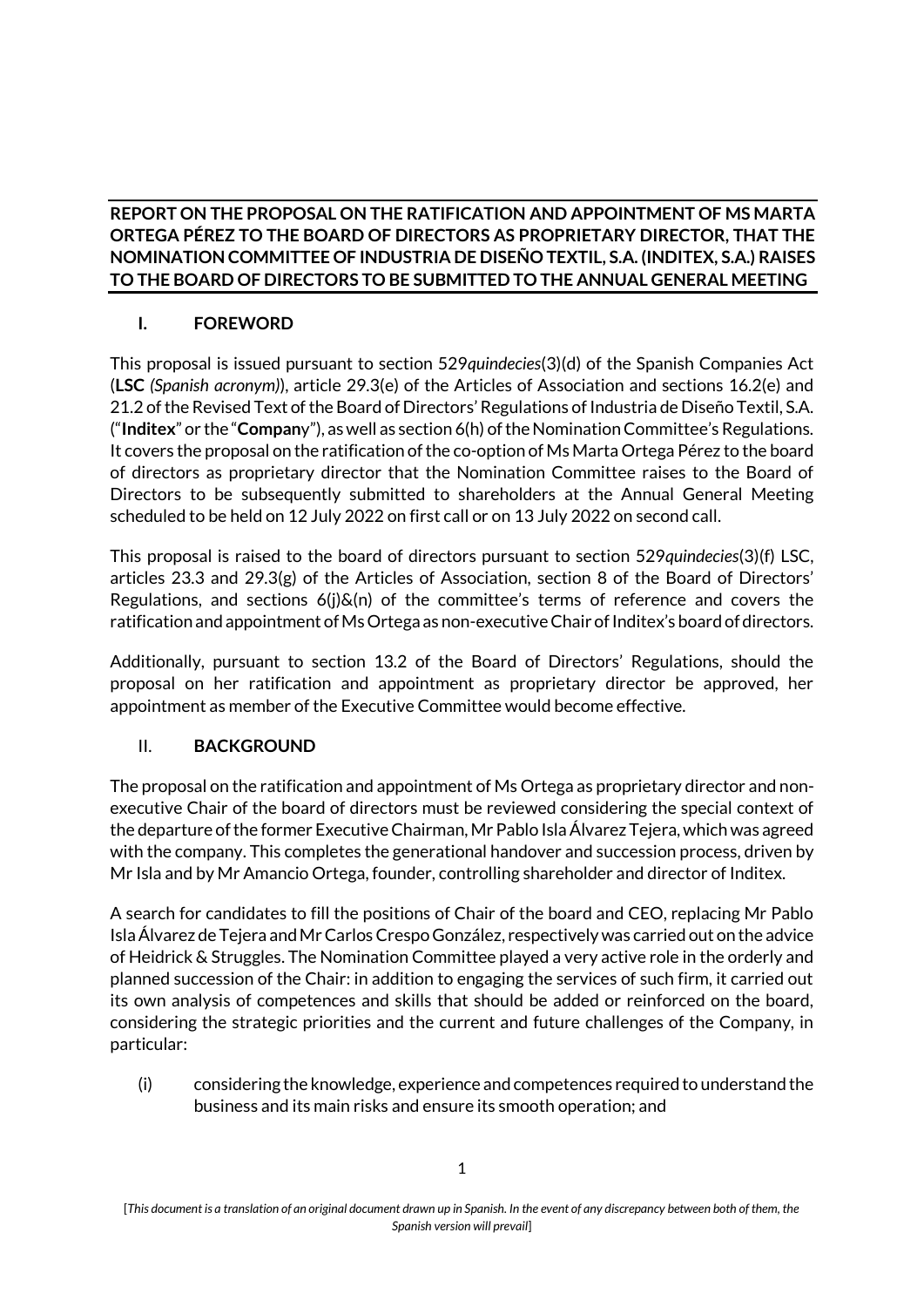(ii) The addition of women that fit the profile sought, to favour gender diversity on the board.

The findings of such analysis, which included the finding of the evaluation of performance and of the suitability review carried out by the external advisor, were written up in an explanatory report issued on 29 November 2021.

Further to the analysis of candidates and the selection of a new chair of the board of directors, the board of directors approved in the meeting held on 29 November 2021, on the proposal of the Nomination Committee, the co-option of Ms Marta Ortega Pérez to the board as proprietary director, to fill the vacancy that would result following Mr Isla's resignation tendered in that meeting. Ms Ortega's appointment as director and non-executive Chair of the Company became effective on 1 April 2022.

On 12 May 2022, the board of directors appointed Ms Ortega as member of the Executive Committee, following a favourable report of the Nomination Committee. Such appointment would become effective following the ratification of her appointment to the board at the Annual General Meeting.

### **III. PURPOSE**

Upon preparing this report covering the proposal on the ratification of Ms Ortega's co-option to the board, the Nomination Committee has taken into account the needs of the Board of Directors for the purposes of re-election or appointment of directors, written up in the relevant explanatory report today approved by the Nomination Committee, pursuant to Recommendation 14 of the Good Governance Code of Listed Companies, approved by CNMV in February 2015 ("**GGC**"), which in turn is based on the board skills matrix approved by the board of directors in the meeting held on 12 May 2022.

In particular, the Nomination Committee has found that in order to duly perform its duties, the Board of Directors as a whole shall have accredited abilities, skills, experience and merits: (i) in the Company itself, the Group and the retail sector; (ii) in economy, finances, accounting, audit and risk management matters; (iii) in regulatory compliance and in corporate governance; (iv) in the digital and new technologies sector, aimed at the achievement one of the strategic goals marked as a priority, i.e., the Company's digitalization; (v) in different geographical markets; and (vi) in management, leadership, business strategy, and the required availability for the necessary dedication to the position.

Additionally, it has been deemed it expedient at this particular time that the proposals on the reelection and appointment of directors should seek to keep or reinforce within the supreme governing body of the company: (i) the different profiles and experiences aligned with the Company's strategic focal points; (ii) high diversity in terms of, without limitation, professional experience, competences, personal skills, sector-specific knowledge, gender, age, origin, race, ethnicity and/or cultural background; (iii) a balance of directorship types on the board, ensuring a majority of non-executive directors, most of them independent, and an appropriate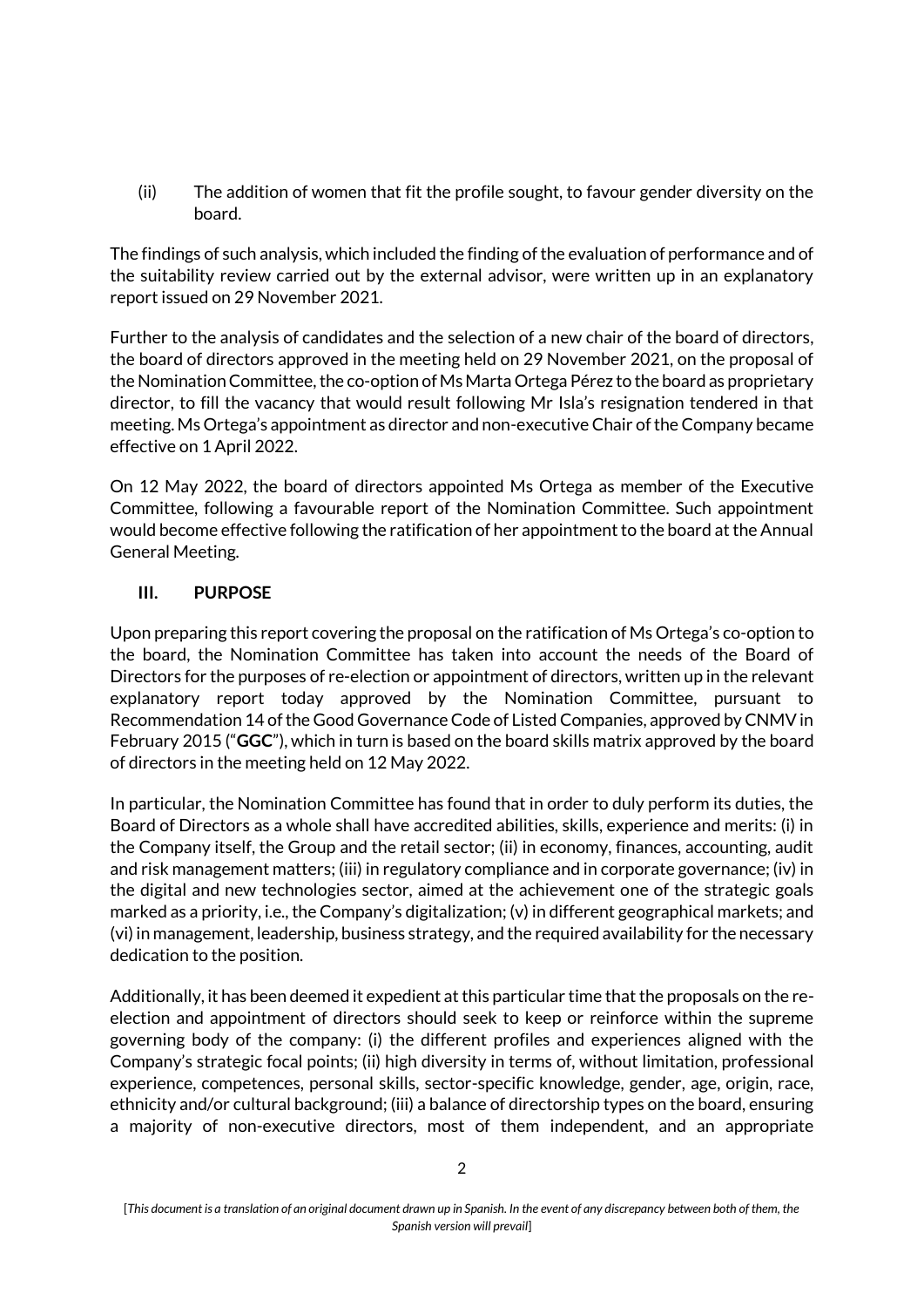representation of proprietary directors; and (iv) a progressive board refreshment, together with the necessary presence on the board of members with a wide experience and knowledge about the Company, the Group, its business, and the retail sector in general.

In line with the commitments made by the company, the Nomination Committee considers the following to be an immediate priority for director selection: (i) favouring gender diversity, to complete the process of achievement of targets set for 2022, without disregarding however, that all elections must be made based upon suitability and merit yardsticks; and (ii) reinforcing international experience, as well as in the retail sector and the fashion industry.

Consequently, pursuant to the above referred regulations, the report and the proposal address the skills, experience and merits of the candidate proposed to be appointed as new proprietary director and Chair of the Board of Directors.

# **IV. PROFESSIONAL PROFILE AND SKILLS**

Ms. Marta Ortega Pérez holds a bachelor's degree in business administration from Universidad de La Coruña, after which she completed her studies at the European Business School in London, where she graduated in International Business.

Ms Ortega has built her entire career within the Inditex Group, which she joined in 2007. During her 15 years of experience in the Group, she has carried out roles in different areas and offices of the Group worldwide, most currently in ZARA's product and design department. Under her leadership, campaigns with the most renowned creative figures in the sector, including Steven Meisel, Fabien Baron, Karl Templer and Luca Guadagnino, have been carried out, as well as the launch of new premium collections, including ZARA SRPLS and Charlotte Gainsbourg by ZARA.

Marta Ortega, daughter of Amancio Ortega Gaona, founder and controlling shareholder of Inditex, and Flora Pérez Marcote –both of whom also sit on Inditex's Board of Directors–, has been a member of the Amancio Ortega Foundation Board of Trustees since 2015.

### **V. INELIGIBILITY**

The Committee has established that none of the causes of ineligibility to be a company director provided in section 213 LSC and in section 22 of the Board of Directors' Regulations, apply to Ms Marta Ortega Pérez.

The Committee has further established that her other professional occupations do not hinder her appropriate and effective dedication as director and Chair of the Board of Directors.

Consequently, the Committee considers that Ms Ortega meets the requirements of ability, compatibility and availability necessary to serve as a director and non-executive Chair of the board of directors.

### **VI. CLASSIFICATION AS PROPRIETARY DIRECTOR**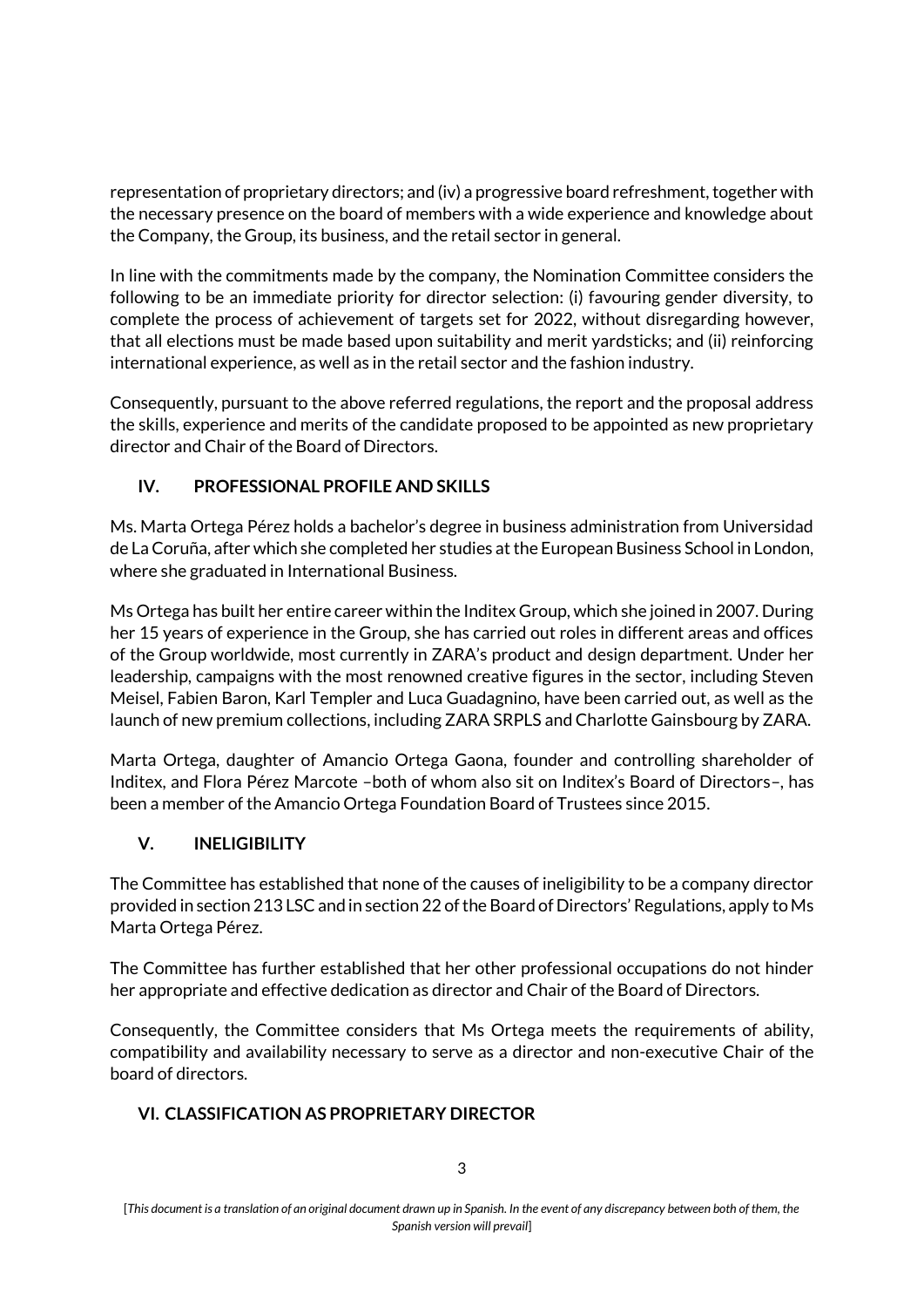The Nomination Committee has established that the proposed candidate meets the requirements to be considered a proprietary director, pursuant to section 529*duodecies* LSC, and that none of the scenarios whereby directors must offer their resignation to the board of directors, pursuant to section 25.2 of the Board of Directors' Regulations apply to her.

#### **VII.CONTRIBUTION TO THE BOARD OF THE APPOINTMENT OF THE NEW PROPRIETARY DIRECTOR AS CHAIR OF THE BOARD**

With regard to Ms Ortega's competence, skills and merits, the Nomination Committee highly values: (i) her sound knowledge of the Group's business and corporate ethics culture resulting from her work in different areas and her collaboration at different levels of the organization for the last 15 years; and, (ii) her efforts, commitment and dedication to her duties within the Group, in particular in the area of product and design in ZARA as, under her leadership, ZARA's brand image and fashion proposal has been reinforced.

Ms Ortega has shown great leadership and management capacity, in terms of team building and communication. She has the qualities that are Inditex's hallmark features such as flexibility, adaptation to change and to business needs, having been a driver of creativity and innovation, in particular as regards sustainability of the business lines which she has led. Ms Ortega's support to the sustainable value proposal has resulted in Inditex being positioned at the forefront of sustainability in the industry.

Further to her appointment, one of the competences highlighted as a priority in the board skills matrix, pointed out as well by board members in the latest evaluations of performance, has been reinforced within the board: the experience and knowledge of the fashion industry, in a disruptive, ever-changing environment, marked by the continuous emergence of new competitors. Her knowledge and youth become the best advice, as the company gets in touch at the highest level, with the expectations and demands of its customers and the other stakeholders.

On the other hand, the fact that Ms Ortega is a member of the company's founding family contributes to reinforcing and completing the generational handover process driven by the former Executive Chairman, Mr Isla, and the founder, controlling shareholder and director, Mr Ortega, ensuring the stability and continuity of Inditex's values, vision, culture and ethics, in line with the highest standards of excellence to which the proceedings of the governing bodies adhere to.

In addition, her election to the board contributes to: (i) reinforcing diversity of directorship types, and reducing the average age and tenure of directors; (ii) reinforcing female representation on the board; (iii) cutting power concentration in a single person, as the roles of Chair of the board and chief executive are separate; (iv) supporting the board's oversight on the implementation of the Group's corporate strategy; and (v) keeping a balanced membership of proprietary and independent directors. In this regard, the presence of large majority of nonexecutive directors on the board is reinforced, in accordance with section 7.2 of the Board of